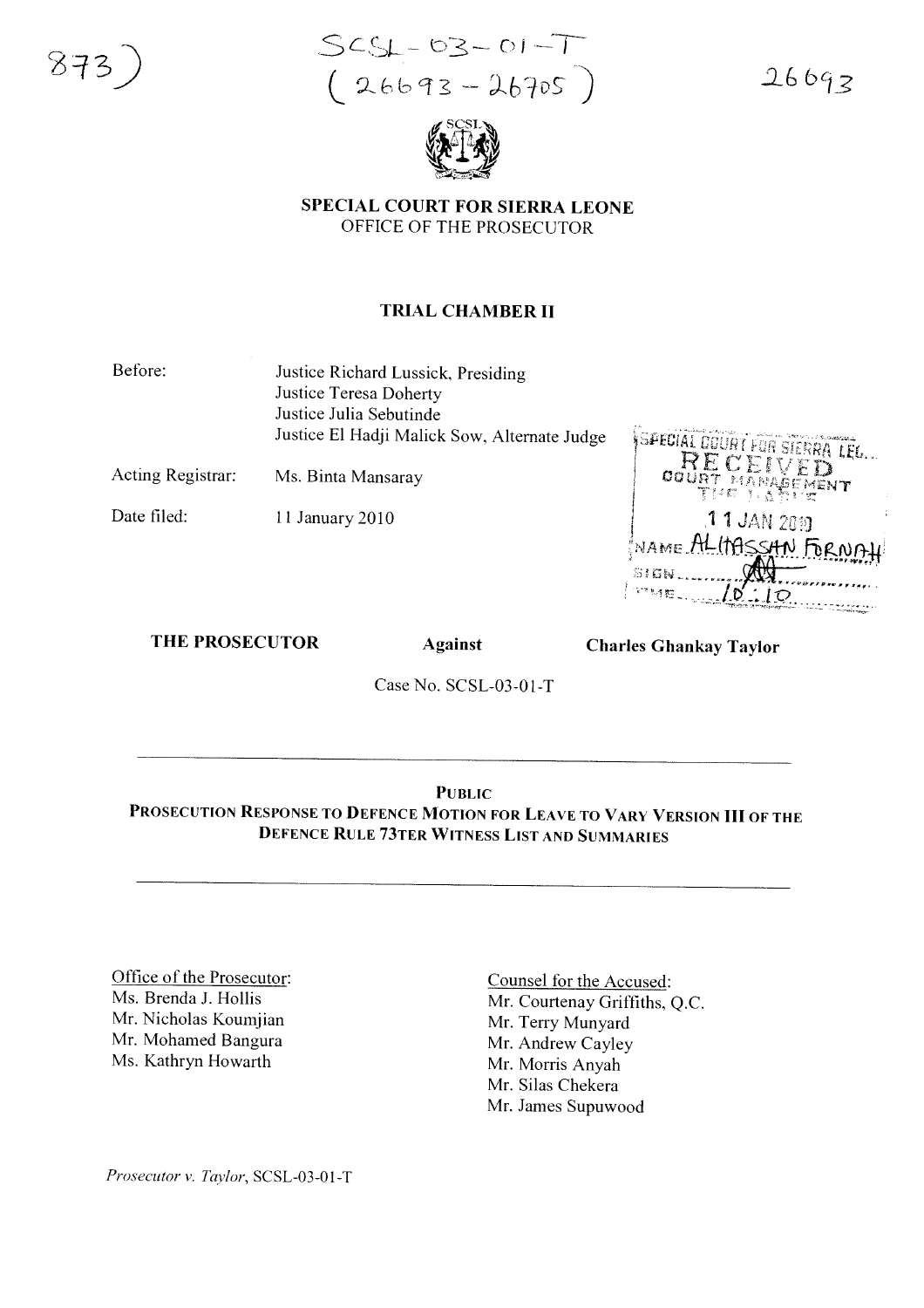## l. INTRODUCTION

- I. The Prosecution files this Response to the "Defence Motion for Leave to Vary Version III of the Defence Rule *73ter* Witness List and Summaries" filed on 11 December 2009 ("Motion to Vary Witness List" or "Motion").<sup>1</sup>
- 2. In the Motion to Vary Witness List, the Defence requests leave (i) to file Version IV of its witness list and summaries; (ii) to drop 49 witnesses from its witness list when filing Version IV; and (iii) to add 32 new witnesses to Version IV of its witness list.
- 3. The Prosecution does not object to the removal from the Defence witness list of the 49 proposed witnesses. However, the Defence has failed to demonstrate that the addition of 32 witnesses more than six months after the commencement of the Defence case is in the interests of justice and thus this part of the Motion should be dismissed.

#### II. PROCEDURAL HISTORY

- 4. On 7 May 2009 the Trial Chamber ordered the Defence to file a list of witnesses, listed by name or pseudonym and witness summaries in respect of each of those witnesses by 29 May 2009.
- 5. On 29 May 2009 the Defence filed a list containing 227 witnesses, which included witness summaries in relation to some but not all of those witnesses. Notably, the Defence explained that pseudonyms but not summaries were provided in respect to some witnesses as statements had not yet been taken from some of those witnesses.<sup>2</sup> and also that on the morning the filing was due the Accused instructed Defence counsel that a further 10 persons known to the Defence team and 36 persons unknown to the Defence team should be added to the witness list; such that the Defence also needed to take statements and provide summaries in relation to those witnesses<sup>3</sup>
- 6. At the Pre-Defence Conference on 8 June 2009 Lead Defence Counsel indicated that the Defence would be conducting a sifting or screening process in relation to those

<sup>&</sup>lt;sup>1</sup> *Prosecutor v. Taylor*, SCSL-01-T-869, "Public with Annexes A and B and Confidential Annex C Defence Motion for Lea ve to Vary Version III of the Defence Rule *73ter* Witness List and Summaries". II December 2009.

<sup>&</sup>lt;sup>2</sup> *Prosecutor v Taylor*, SCSL-01-T-784, "Public with Annexes A, B, C and Confidential Ex Parte Annex D, Defence Rule 73ter filing of Witness Summaries with a Summary of the Anticipated Testimony of the Accused, Charles Ghankay Taylor", 29 May 2009, para. 7.

 $<sup>3</sup>$  Ibid., para 8.</sup>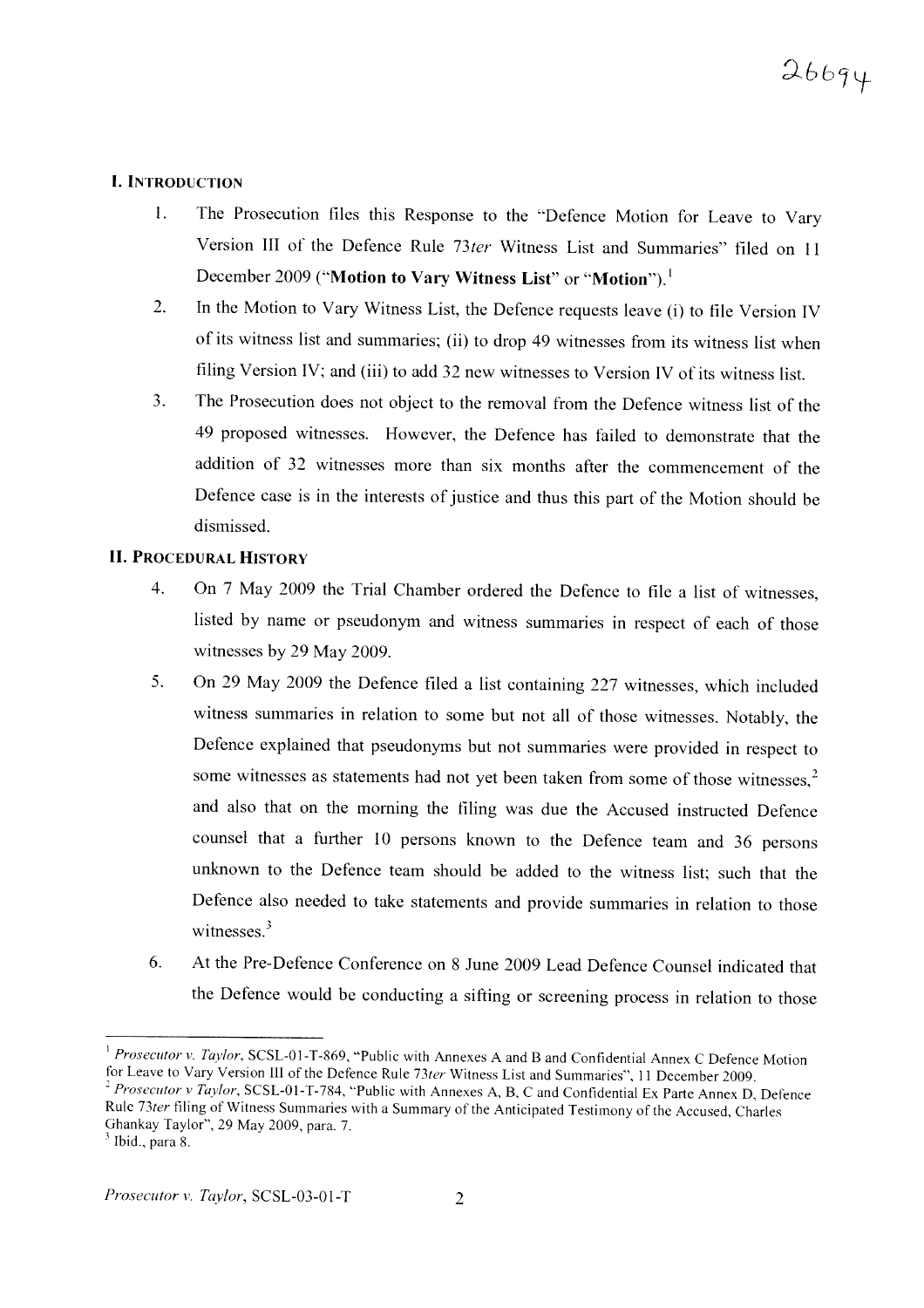227 witnesses contained in the Defence witness list and he characterized that list as a "global list of witnesses" from whom the Defence would be selecting in due course the witnesses whom they intended to call. $<sup>4</sup>$ </sup>

- 7. On 12 June 2009 the Defence filed an updated and corrected list of witnesses and witness summaries.<sup>5</sup>
- 8. At the second Pre-Defence Conference on 6 July 2009 Lead Defence Counsel again referred to the fact that investigations were on-going and consequently the Defence had been unable to complete their "sifting process".<sup>6</sup>
- 9. Thus on 10 July 2009, the Defence filed a third updated and corrected witness list and witness summaries. Notably in this filing the Defence in fact added 25 new witnesses (DCT-257 through to DCT-282) to the list of witnesses.<sup>7</sup> Significantly this was filed only a few days before the first witness for the Defence, the Accused, began testifying on 14 July 2009.

#### **III.** ApPLICABLE LAW

10. Rule 73ter(E) of the Rules of Procedure and Evidence ("the Rules") governs requests to vary the Defence witness list and provides that:

"After the commencement of the defence case, the defence may, if it considers it to be in the interests of justice, move the Trial Chamber for leave to reinstate the list of witnesses or to vary its decision as to which witnesses are to be called".

11. Rule *73ter(E)* relates to reinstatement or variation of the witness list, and does not explicitly mention *addition* of witnesses to the defence witness list. Further, there is no equivalent to Rule  $66(A)(ii)$  which applies to the Prosecution and requires the Prosecution to show "good cause" in order to disclose the statements of additional witnesses. On the face of the Rules there is therefore no provision which directly permits the Defence to add witnesses to their witness list after the commencement of their case. Nevertheless, in practice this has been permitted before the Special Court

<sup>&</sup>lt;sup>4</sup> Prosecutor v Taylor, Trial Transcript 8 June 2009, pg. 24264, lines 23 - 24 (pre-defence conference).

*<sup>5</sup> Prosecutor v <i>Taylor*, SCSL-01-793, "Public with Annex A and Confidential Annex B - Updated and Corrected Defence Rule *73ter* filing of Witness Summaries", 12 June 2009 .

<sup>6</sup> *Prosecutor* v *Taylor.* Trial Transcript 6 July 2009 , pg. 24278 lines 25 - 28.

*Prosecutor v Taylor*, SCSL-03-01-809, "Public with Annex A and Confidential Annex B, Updated and Corrected Defence Rule 73 *ter* filing of Witness Summaries - Version Three, 10 July 2009, at letter "v"on pg. 3.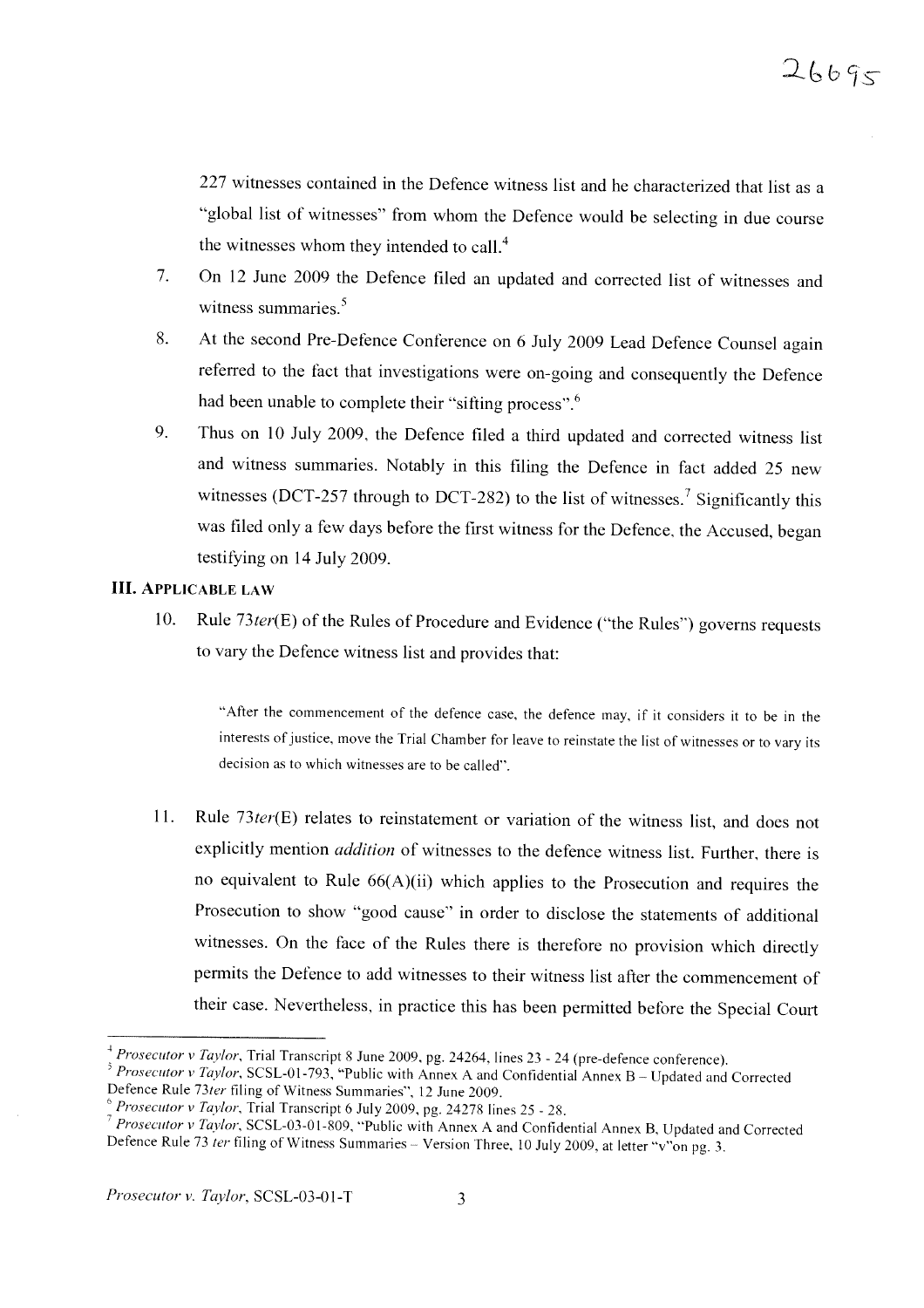# $26696$

(and the other international tribunals). In this regard, Trial Chamber I has previously ruled that the Defence must show "good cause" in order to add additional witnesses after the commencement of the defence case and must make an application pursuant to Rule *73ter(E).8* In the Motion the Defence cites the Trial Chamber decision in the case of *Nahimana* in support of the position that the Defence need only make a showing of "interests of justice" and not "good cause". However, it is notable that the concepts or "interests of justice" and "good cause" have been conflated in the jurisprudence; suggesting that good cause is a relevant factor in determining if the "interests of justice" test is satisfied.  $10$ 

- 12. Consistent with the position taken by the Prosecution in its "Motion to Vary the Prosecution Witness List", $\frac{11}{11}$  guidance may be taken from the principles laid down in the ICTR case of *Nahimana.* <sup>12</sup> In *Nahimana,* the Trial Chamber noted that in assessing the "interests of justice" and "good cause" relevant considerations include "the materiality of the testimony, the complexity of the case, prejudice to the Defence, including elements of surprise, and on-going investigations, replacements and corroboration of evidence".<sup>13</sup> This much is noted by the Defence in their Motion.<sup>14</sup>
- 13. However, also important (and not addressed in the Defence Motion) is the approach to be adopted in relation to an application for leave to add additional witnesses after the commencement of the party's case. The approach of the Trial Chambers at the

<sup>&</sup>lt;sup>8</sup> Prosecutor *v Norman et al.*, SCSL-04-14-T, "Consequential Order for Compliance with the Order Concerning the Preparation and Presentation of the Defence Case", 28 November 2005, pg. 3; *Prosecutor v Norman et al.*, SCSL-01-14-T, "Decision on Fofana Application for Leave to Call Additional Witnesses", 17 July 2006, pg. 4; *Prosecutor v Sesay et al.*, SCSL-04-15-T "Decision on Gbao Request for Leave to Call Four Additional Witnesses and for Order for Protective Measures, with Annex A", 19 May 2008, *Prosecutor v Sesay et al.*, SCSL-15-659, "Scheduling Order Concerning the Preparation and Commencement of the Defence Case", 30 October 2006 and *Prosecutor v Sesay et al*, Trial Transcript 10 January 2008 at pgs.  $34 - 35$ .

 $9$  Motion, paras. 10 and 12.

<sup>10</sup> See for example, paras. 19 and 20 of *Prosecutor v Nahimana,* lCTR- 99-52-I, "Decision on the Prosecutor's Oral Motion for Leave to Amend the List of Selected Witnesses", *("Nahimana Prosecution Decision")* 26 June 2001, where at para.19 the Trial Chamber states that in its determination of whether the addition of witnesses is in the "interest of justice" it will "bear in mind also the question of "good cause" and at para. 20 where the Trial Chamber lists the relevant considerations taken into account by Trial Chambers' in assessing the "interests of justice" and "good cause". "good cause ".

*Prosecutor v Taylor,* SCSL-03-01-T, "Public with Confidential Annex D Motion for Leave to Vary the Witness List and to Disclose Statements of Additional Witnesses", 13 December 2007.

 $12$  Ibid., para. 11.

<sup>&</sup>lt;sup>13</sup> *Nahimana* Prosecution Decision, para 20.

 $14$  Motion, para. 11.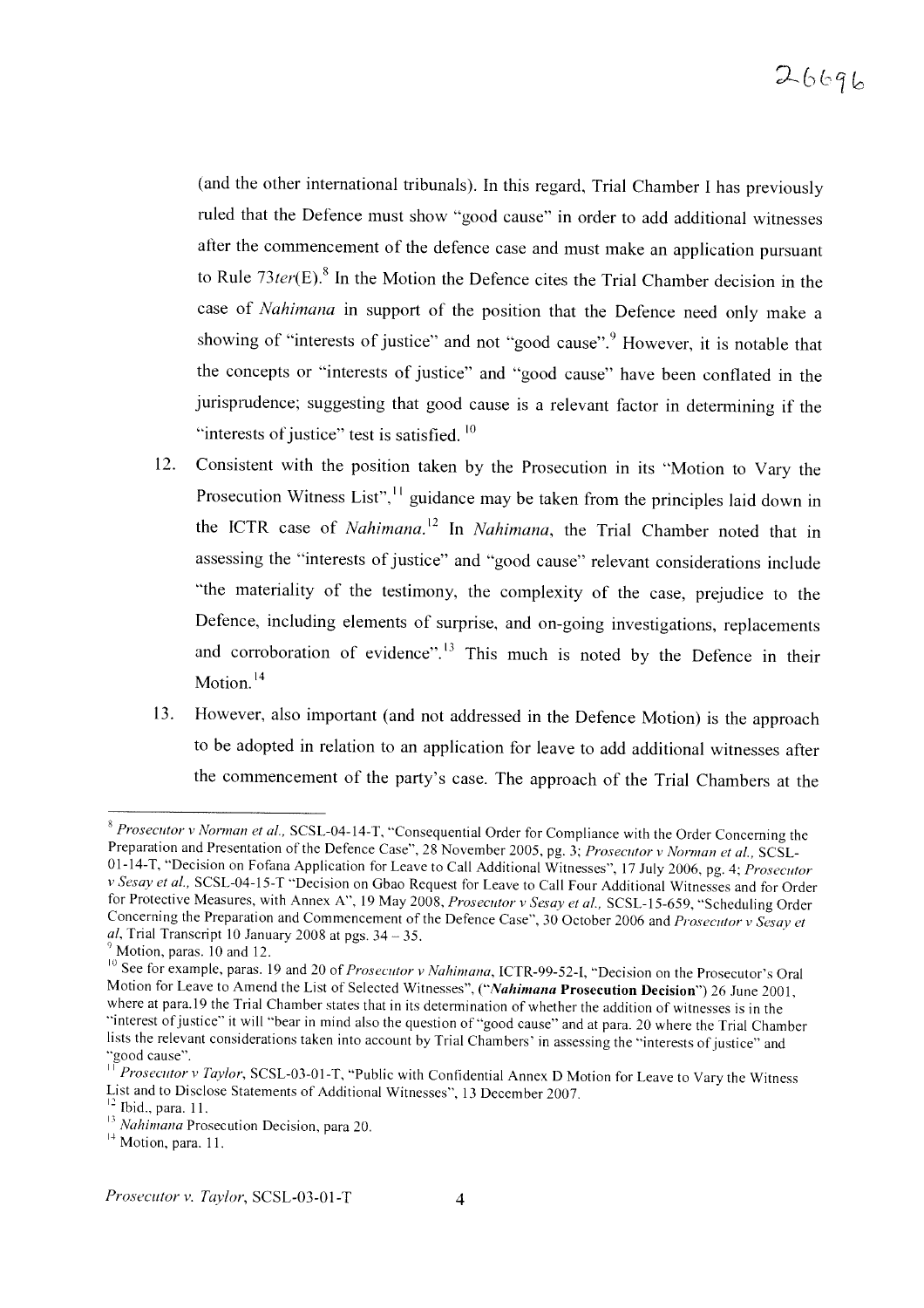SCSL and at the ICTR has been to "require a close analysis of each additional witness" when considering whether leave should be given to allow a party to add additional witnesses to the list after the commencement of the party's case. <sup>15</sup> This approach is demonstrated in the decisions in *Nahimana* upon which the Defence also rely. 16

14. Furthermore, In the Motion the Defence notes that "when deciding whether the defence had met the interests of justice standard, the *Nahimana* Court stated that because "the proposed witness would provide relevant material evidence" that it was in the interest of justice to add the witness to the Defence's witness list".<sup>17</sup> However, the *Nahimana* Court in fact permitted the Defence to add a single additional witness to their witness list "considering that the proposed witness would provide relevant material evidence which it would be in the interests of justice to receive, and calling of additional witnesses would not result in prejudicial delay in the present case".<sup>18</sup> Thus a bare showing of relevance does not automatically entail that it is in the interests of justice for the witness to be added to a parties witness list. Rather the relevance of a witness's testimony is one factor amongst others, including potential delay caused in the case,  $^{19}$  and duplicity of evidence.<sup>20</sup> that the Trial Chamber ought

<sup>15</sup> *Prosecutor v. Norman et al.,* SCSL-04-14-T-167, "Decision on Prosecution request for Leave to Call Additional Witnesses", 29 July 2004, para. 17; *Prosecutor v Sesay et aI.,* SCSL-04-15-T-320, "Decision on Prosecution Request for Leave to Call Additional Witnesses and Disclose Additional Witness Statements", 11 February 2005, para. 26, *Prosecutor v. Brima et al.*, SCSL-04-16-T-365, "Decision on Prosecution request for Leave to Call an Additional Witness (Zainab Hawa Bangura) Pursuant to Rule  $73 \text{bis}(\text{E})$  and on Joint Defence Notice to Inform the Trial Chamber of its position vis-à-vis the Proposed Expert Witness (Mrs. Bangura) Pursuant to Rule 94bis", 5 August 2005, para 22, noting with approval the observations made in the ICTR case of *Bagasora* which expanded on the factors required to give rise to a showing of "good cause" and "interests of justice" identified in the *Nahimana* decision and which the Trial Chamber stated that: "These considerations require a close analysis of each witness including the sufficiency and time of disclosure of witness information to the Defence; the probative value of the proposed testimony in relation to existing witnesses and allegations in the indictments; the ability of the Defence to made an effective cross-examination of the proposed testimony, given its novelty or other factors; and the justification offered by the Prosecution for the addition of witnesses" (Prosecutor v Bagasora, ICTR-98-41-T, "Decision on Prosecution Motion for Addition of Witnesses Pursuant to Rule 73bis(E), 26 June 2003).

<sup>&</sup>lt;sup>16</sup> Prosecutor v Nahimana, ICTR-99-52-T, "Decision on the Defence's Application under Rule 73ter(E) for Leave to Call Additional Defence Witnesses", ("Nahimana Defence Decision") 9 October 2002, in which the Trial Chamber considered an application in relation to a single defence witness (G99) and *Nahimana* Prosecution Decision, in which the Trial Chamber considered an application in relation to several prosecution witnesses, permitting leave to add some of those witnesses and denying leave to add other of those witnesses to the list.  $17$  Motion, para. 12.

<sup>18</sup> *Nahimana* Defence Decision, pg.2.

 $19$  Ibid.

*<sup>20</sup> Nahimana* Prosecution Decision para. 17.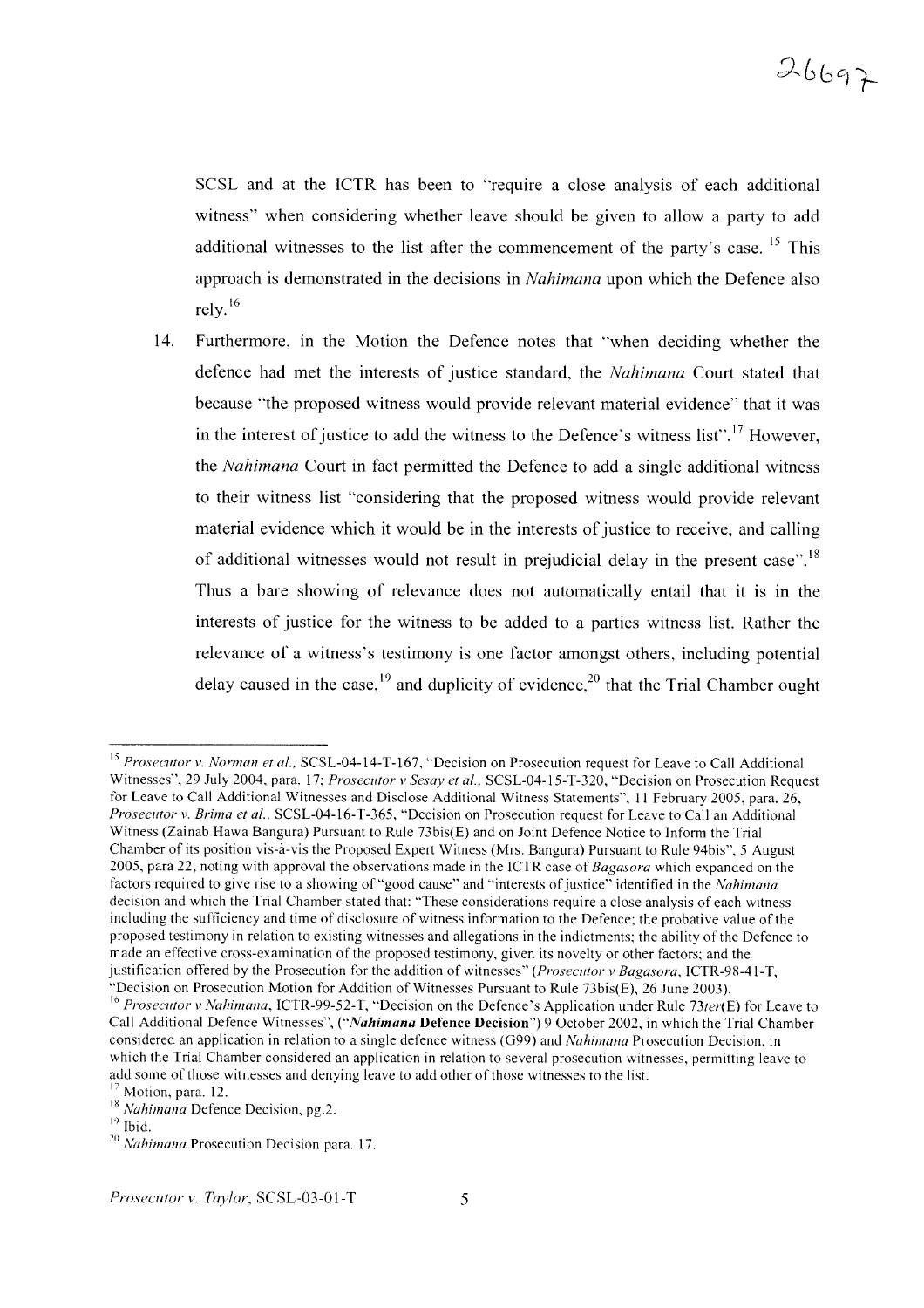to consider when assessing whether it is in the interests of justice to permit leave to add any additional witnesses to the witness list.

### **IV. ARGUMENT**

Permitting Additional Witnesses to be added at this stage of the Defence Case would result in Undue Delay of the Proceedings:

- 15. In the Motion the Defence refers to the motion filed by the Prosecution to vary the Prosecution witness list. In this motion the Prosecution sought various orders, including the addition of 11 witnesses to the Core Witness List. This motion was filed on 13 December 2007 prior to the Prosecution calling its first witness. Thus the Defence assertion that the Prosecution sought to vary its witness list "well after 7 January 2008 when the first Prosecution witness was called to the witness stand" is simply incorrect.<sup>21</sup> The Defence suggestion that the Prosecution motion was granted under similar circumstances<sup>22</sup> is therefore flawed because the Prosecution motion was filed before the Prosecution even called its first witness, whereas this Motion arises some five months after the first Defence witness (the Accused) was called. Rather the Prosecution Motion filed 23 days prior to the first Prosecution witness being called is more akin to the Defence Rule *73ter* filing of 10 July 2009 which (as noted in the "Procedural History" above)<sup>23</sup> added 25 additional Defence witnesses to the already unduly large Defence witness list four days prior to the first witness being called for the Defence, and without any detailed summaries of the expected testimony of those witnesses.
- 16. The Defence attempt to characterize this Motion as being made during the "infancy" of their case ought not to be entertained.<sup>24</sup> This Motion falls to be considered some six months after the first Defence witness was called; almost a year since the last Prosecution witness was heard; and just short of four years since the Accused has been in custody, since which time investigations and preparations have been ongoing.<sup>25</sup> Also relevant is the fact that the Prosecution case took 12.5 months from

<sup>&</sup>lt;sup>21</sup> Motion, para 13.

<sup>&</sup>lt;sup>22</sup> Motion, para 15.

 $23$  See para. 9 above.

 $24$  Motion, para. 15.

<sup>&</sup>lt;sup>25</sup> See *Prosecutor v Taylor*, Trial Transcript, 4 May 2009, p. 24220, where Judge Lussick in giving the majority ruling in relation to the start date for the defence case noted that "Mr Taylor has been in custody since March 2006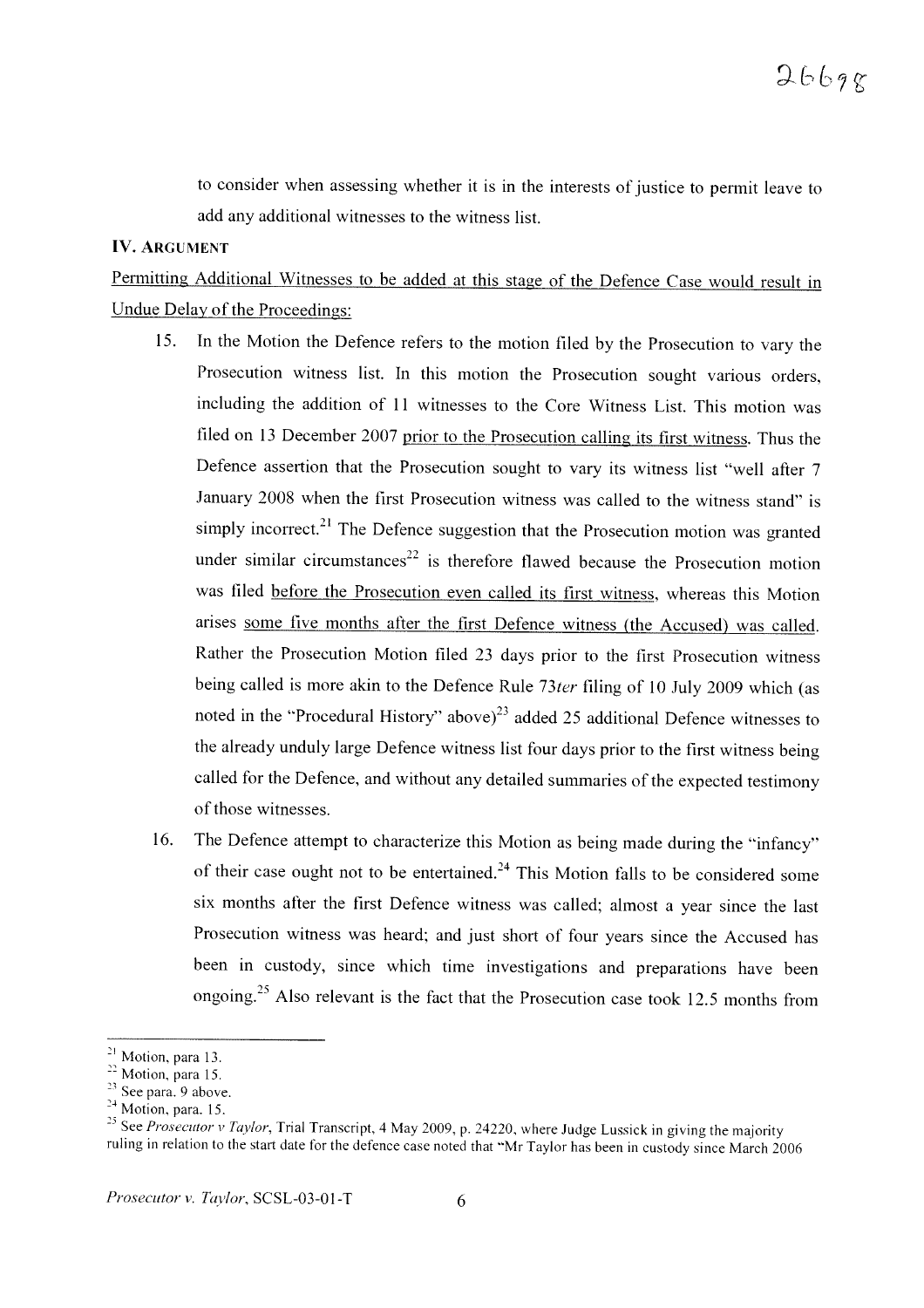the date the first to the last witnesses were heard. That the Defence has seen fit to spend nearly half this time (to date) on the testimony of the Accused ought not to provide an excuse for the timing of this application. The Defence application ought properly to be viewed in this context and thus regarded as being made at a late stage.

- 17. This situation is exacerbated by the excessive number of witnesses that the Defence seeks to add at this stage. The Defence already added 25 witnesses to their original witness list; which as noted above, was characterized as and was supposed to be a "global list" of witnesses.<sup>26</sup> To seek to add a further 32 witnesses at this late stage is simply excessive.<sup>27</sup> By contrast the Prosecution sought to add only 11 witnesses to its witness list and as explained at length above, this was before any witness had even been called in the Prosecution case.
- 18. Further, the Defence justifies its request by reference to on-going investigations and developments in court during the examination-in-chief and cross-examination of the Accused.<sup>28</sup> It is surprising that the Defence were not aware of the evidence that the Accused was intending to give prior to calling him as a witness, given that the Accused has had since June 2003 to determine what evidence to present in his defence, that his current team has been instructed for a period of 2.5 years and that the Defence had some five months from the end of the Prosecution case in chief to determine what would be elicited during the direct examination of the Accused. In that regard the obviously rehearsed nature of the Accused's testimony during direct examination should also be considered. Furthermore, given Lead Defence Counsel's repeated assertions about the need for additional time to prepare earlier last year in order to avoid delay later on in the case, it is surprising that the Defence wait until this juncture to make this application.<sup>29</sup> The paucity of the Defence justification militates against a finding that it is in the interests of justice for the Defence to be permitted to further add to their witness list.

and presumably investigations and preparations have been ongoing since that time...the last prosecution witness was heard on 29 January 2009".

 $26$  See para. 6 above.

<sup>&</sup>lt;sup>27</sup> Notably, 24 of the 32 witnesses would be added to the Defence Core Witness list, increasing the number of Core Witnesses called by the Defence by approximately 25%.

 $28$  Motion, para. 16.

<sup>&</sup>lt;sup>29</sup> See for example, letter from Lead Defence Counsel dated 26 March 2009.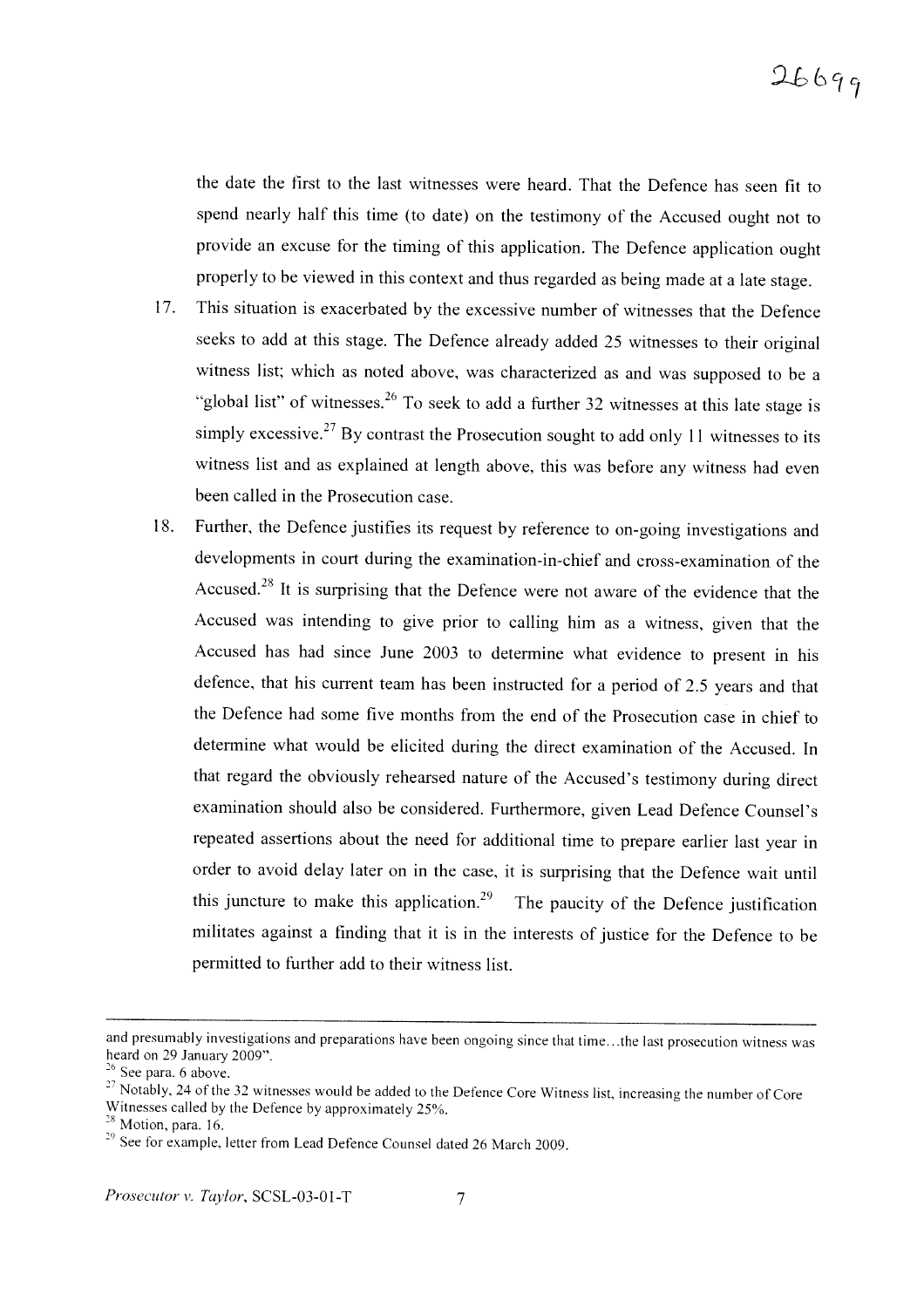- 19. Most significant is the delay to the proceedings that will be caused by the addition of these witnesses. Such a delay is not in keeping with the proper administration of justice. The Accused's evidence-in-chief began on 14 July 2009 and his evidence on an optimistic estimate may be completed by the end of January 2010. Based upon the time estimates provided by the Defence, if the Trial Chamber permits the Defence to call all of the witnesses on their Core Witness List (excluding those for whom they seek leave to add) this would result in more than a year of further testimony in addition to the six months that will have been spent on the testimony of the Accused; thus taking the trial into January  $2011<sup>30</sup>$  If in addition to this the Defence are permitted to call the proposed additional witnesses then the case will be prolonged by approximately a further six months;  $31$  thus extending the Defence phase of the case into the summer of 2011; and the life of the trial, allowing potentially for a rebuttal case, final submissions, and judgment potentially into 2012. All of this of course assumes that the estimates provided by the Defence are accurate. Notably, the estimate given by Lead Defence Counsel of the only Defence witness called so far (the Accused) proved to be wildly inaccurate  $-$  the original estimate being that his testimony would last  $6 - 8$  weeks, when in fact the evidence-in-chief alone ran for some 13 weeks.<sup>32</sup>
- 20. As noted already the Prosecution phase of the case lasted 12.5 months from the date of the first to last Prosecution witness. On the basis of the above estimates, and in the absence of any directions from the Trial Chamber requiring the Defence to reduce the number of witnesses or to set the end date for Defence evidence, the Defence case would last approximately 18 months. Should the Trial Chamber grant the Defence

<sup>&</sup>lt;sup>30</sup> The testimony of the Defence Core Witnesses already included in version III of the Defence Witness List would take approximately 193 full court days to complete (assuming that cross-examination and re-examination take the same length as the evidence in chief). The SCSL is able to sit approximately 210 days a year. However, in light of the court sharing arrangement at the ICC the Trial Chamber is unable to sit full days every day. Consequently, the testimony of the Defence Core Witnesses already in version III would take in excess of a further year to complete.  $\frac{31}{31}$  Of the 32 witnesses the Defence seek to add to their witness list in this Motion, according to the Defence 24 of those witnesses would be added to the Core Witness list. The addition of these 24 witnesses would result in a further 75 full court days on top of the year referred to in the footnote above (again assuming that cross-examination and reexamination take the same length as the evidence in chief). If the 8 remaining witnesses (those witnesses listed in the 32 witnesses the Defence seek to add to the witness list but not indicated as potential core witnesses) were also to testify this would result in a total of 93 additional full days of testimony; thus adding approximately six months to the length of the trial (again assuming that cross-examination and re-examination would take the same length of time as examination in chief, and noting that the Trial Chamber will be unable to sit full days every day this year). <sup>32</sup> Not including that time when Lead Counsel was absent through sickness.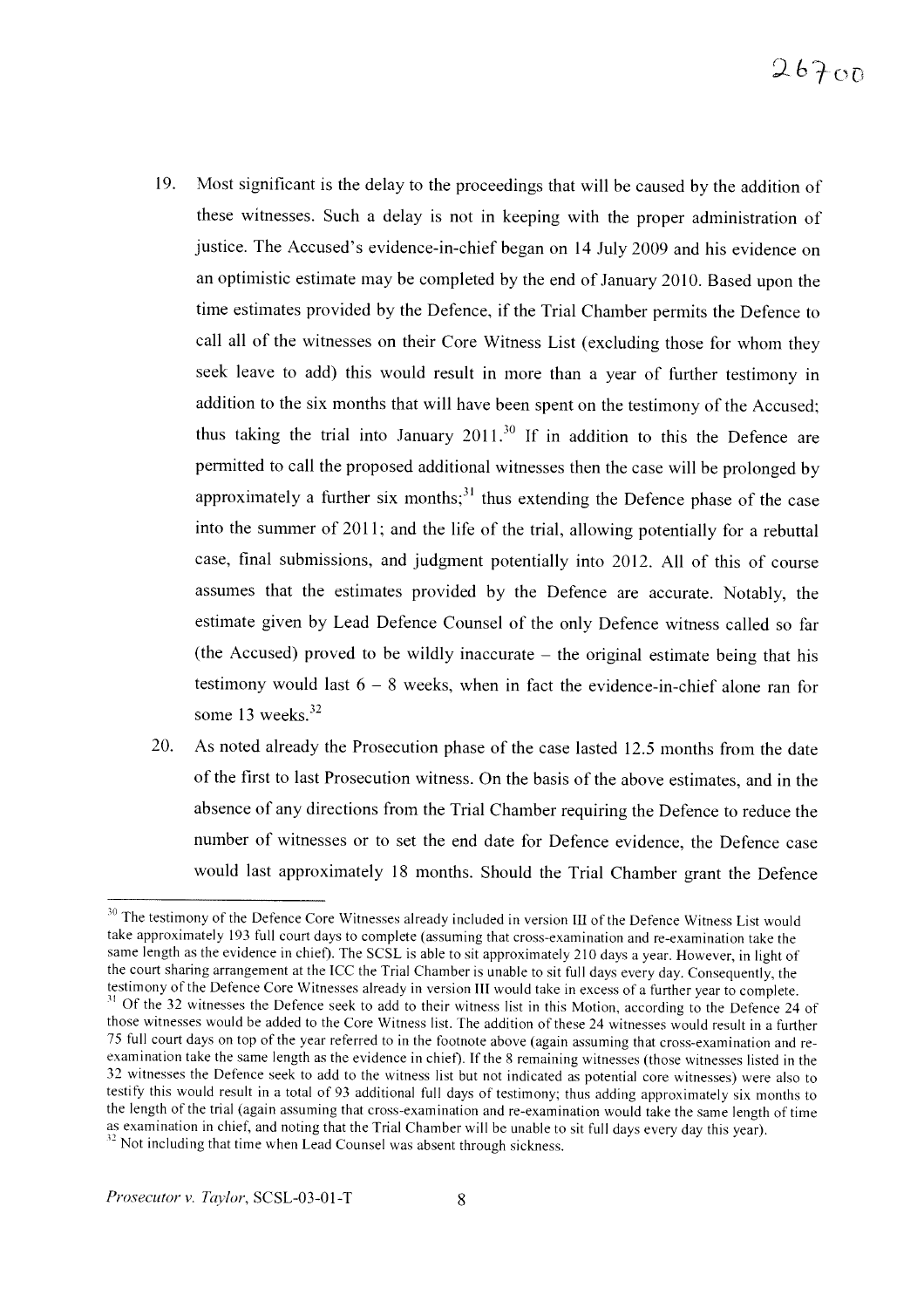permission to call the additional potential witnesses, this would extend the Defence case to approximately 24 months. Bearing in mind that it is the Prosecution that bears the burden of proof and as such the principle of equality of arms does not entitle an Accused to precisely the same amount of time or the same number of witnesses as the Prosecution, $33$  that the Defence case should potentially run for twice as long as the Prosecution case is unacceptable and contrary to the interests of the proper administration of justice.

21. Permitting the Defence to add 32 additional witnesses six months into the Defence case amounts to undue delay which is not in keeping with the interests of justice. The importance of preventing undue delay in the delivery of justice is of course not only relevant to the rights of the Accused but also to the interest of the proper administration of justice,  $34$  as well as the interests of the victims and the international community upon whose behalf the Prosecutor acts.<sup>35</sup>

The Anticipated Evidence of several of the Proposed Additional Witnesses is Duplicitous:

22. In addition to it not being in the interests of justice for the Defence to be allowed to add such an excessive number of witnesses at this stage of the proceedings, the Prosecution further and particularly objects to the addition of witnesses whose evidence is duplicitous to that already proposed to be covered by witnesses on the third version of the Defence witness list. In that regard, for example, it is noticeable that 14 radio operators or witnesses whom will give evidence about radio communications are already included on the Defence's third witness list.<sup>36</sup> The Defence proposes to add a further seven radio operators or witnesses whom will give

<sup>.13</sup> See. *Prosecutor v Sesay et al,* "Consequential Orders Concerning the Preparation and the Commencement of the Defence Case", 28 March 2007, at pg. 4 where the Trial Chamber reiterates that "the principle of equality of arms does not entitle an Accused to precisely the same amount of time or the same number of witnesses as the Prosecution and that basic proportionality, rather than strict mathematical equality, generally governs the relationship between the time and the number of witnesses allocated to each party", referring itself to Trial Chamber I's earlier decision in *Prosecutor v Norman et al,* "Order to the First Accused to Re-File Summaries of Witness Testimonies", 2 March 2006, in which Trial Chamber I relied upon the comments of the ICTY Appeals Chamber in *Prosecutor* v Oric, IT-03-68-AR73.2, Interlocutory Decision on Length of Defence Case, 20 July 2005, para. 7.

<sup>&</sup>lt;sup>34</sup> See *Prosecutor v Krajisnik*, IT-00-39-T, "Reasons for Decision Denying Defence Motion for the Time to Call Additional Witnesses", 16 August 2006, para. 35.

<sup>&</sup>lt;sup>35</sup> See *Prosecutor* v *Aleksovski*, IT-95-14/1-A, "Decision on Prosecutor's Appeal on Admissibility of Evidence", 16 February 1999, para. 25.

<sup>&</sup>lt;sup>36</sup> These are: DCT: 008, 024, 078, 107, 112, 155, 186, 227, 228, 231, 232, 233, 235 and 240.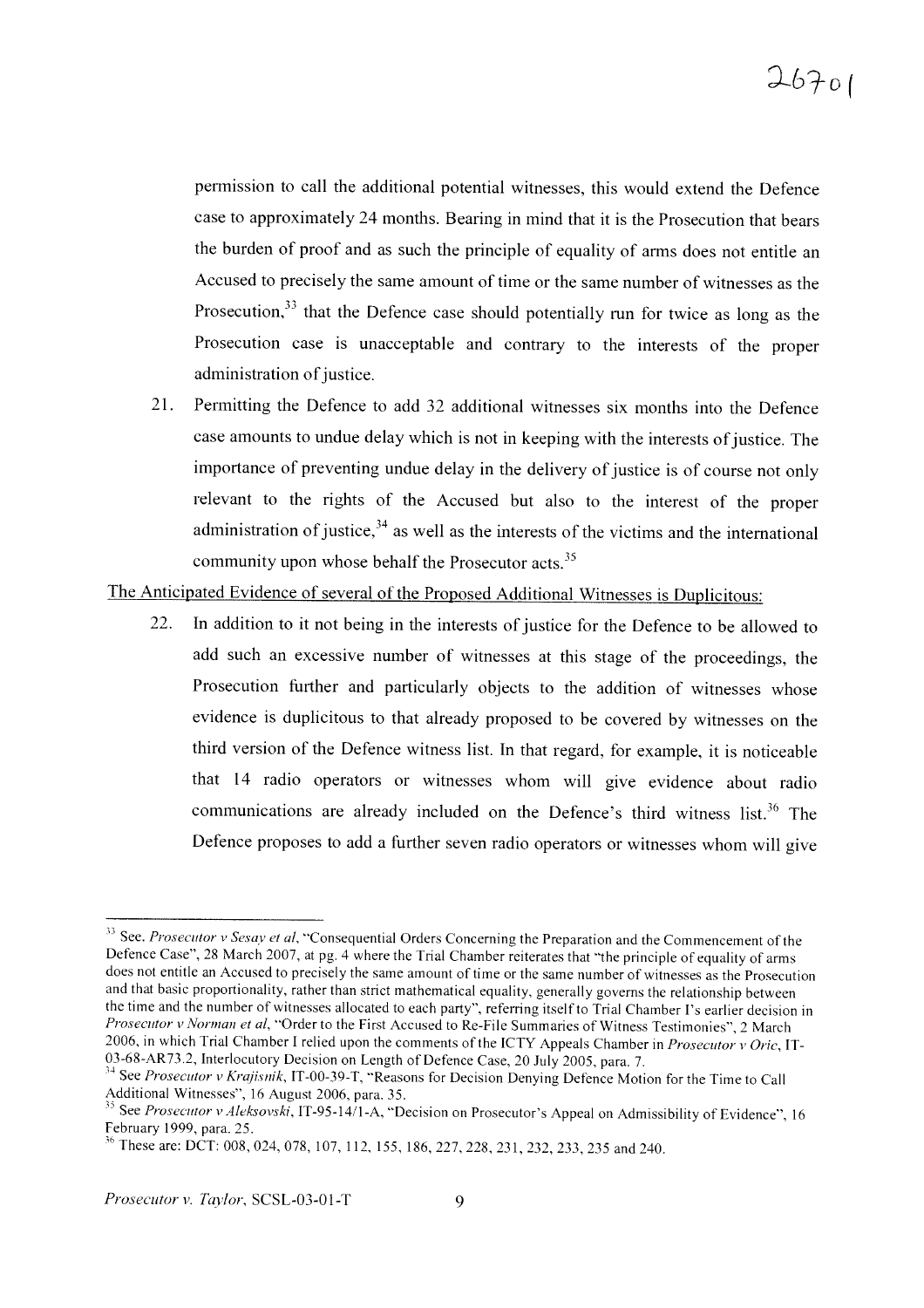# $26702$

evidence about radio communications in this Motion.<sup>37</sup> In particular, four of the 14 witnesses already contained in the third Defence witness list give evidence in relation to RUF radio operations, and noticeably all seven proposed additional witnesses would also give evidence in relation to RUF radio operations. Furthermore, three of those seven are expected to give evidence in relation to RUF radio operations between  $1996 - 1999$ ,<sup>38</sup> and two would give evidence not only in relation to RUF radio operations generally but also in relation to Zogoda.<sup>39</sup> Such evidence would be unduly duplicitous and the Defence should not be allowed to add further witnesses to give duplicitous evidence. The Trial Chamber in this case can be guided by the approach of the ICTR in *Nahimana,* where the Trial Chamber analyzed the evidence that it was proposed that each additional witness would give and refused to allow further witnesses to be added where their evidence would be duplicitous. $40$  Therefore the Defence request to add witnesses DCT-293, DCT-294, DCT-297, DCT-307, DCT-308, DCT-309 and DCT-310  $-$  the newly listed witnesses who would give evidence about radio communications – and any other duplicitous witnesses would not be in the interests of justice and should fail.

#### V. CONCLUSION

23. The Prosecution does not object to the removal of 49 witnesses from the Defence witness list. However, it is not in the interests of justice to allow the Defence to add these new witnesses. The Defence request to add 32 additional witnesses to their fourth witness list some six months into the Defence case should be denied.

Filed in The Hague,

11 January 2010, For the Prosecution,

Brenda J. Hollis Principal Trial Attorney

<sup>&</sup>lt;sup>37</sup> These are DCT: 293, 294, 297, 307, 308, 309, 310.

<sup>&</sup>lt;sup>38</sup> DCT-293, DCT-294 and DCT-297 would give evidence in relation to RUF radio operations generally including the period  $1996 - 1999$ .

 $^{39}_{39}$  DCT-308 and DCT-309 would give evidence in relation to RUF radio operations generally and Zogoda.

 $40$  See para. 13 above.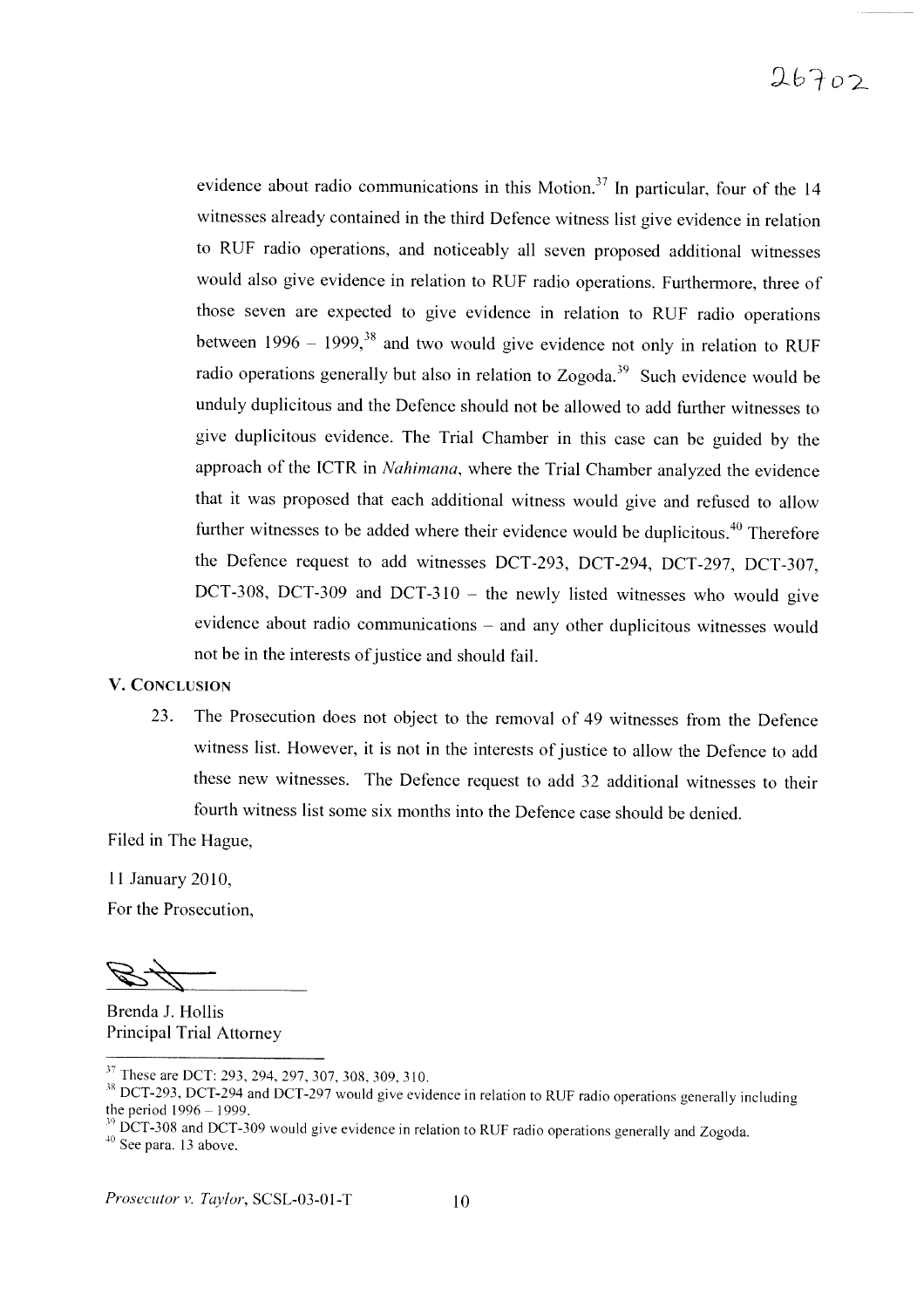#### INDEX OF AUTHORITIES

#### **SCSL**

#### *Prosecutor v. Tavlor*

*Prosecutor v. Taylor,* SCSL-OI-T-869, "Public with Annexes A and B and Confidential Annex C Defence Motion for Leave to Vary Version III of the Defence Rule 73ter Witness List and Summaries", 11 December 2009.

*Prosecutor v Taylor*, SCSL-03-01-809, "Public with Annex A and Confidential Annex B. Updated and Corrected Defence Rule 73ter filing of Witness Summaries - Version Three", 10 July 2009.

*Prosecutor v Taylor,* SCSL-O1-793, "Public with Annex A and Confidential Annex B - Updated and Corrected Defence Rule 73*ter* filing of Witness Summaries", 12 June 2009.

*Prosecutor v Taylor*, SCSL-01-T-784, "Public with Annexes A, B, C and Confidential Ex Parte Annex D, Defence Rule *73ter* filing of Witness Summaries with a Summary of the Anticipated Testimony of the Accused, Charles Ghankay Taylor", 29 May 2009.

*Prosecutor v Taylor,* SCSL-03-01-T, "Public with Confidential Annex D Motion for Leave to Vary the Witness List and to Disclose Statements of Additional Witnesses", 13 December 2007.

*Prosecutor v Taylor,* Trial Transcript 6 July 2009, pg. 24278 lines 25 - 28.

*Prosecutor*  $\nu$  *Taylor*, Trial Transcript 8 June 2009, pg. 24264, lines  $23 - 24$ .

*Prosecutor v Taylor,* Trial Transcript, 4 May 2009, p. 24220

#### *Prosecutor v Norman et al.*

*Prosecutor v Norman et al..* SCSL-Ol-14-T, "Decision on Fofana Application for Leave to Call Additional Witnesses", 17 July 2006.

*Prosecutor v Norman et al.,* "Order to the First Accused to Re-File Summaries of Witness Testimonies", 2 March 2006.

*Prosecutor v Norman et al..* SCSL-04-14-T, "Consequential Order for Compliance with the Order Concerning the Preparation and Presentation of the Defence Case", 28 November 2005.

*Prosecutor v. Norman et al..* SCSL-04-14-T-167, "Decision on Prosecution request for Leave to Call Additional Witnesses", 29 July 2004.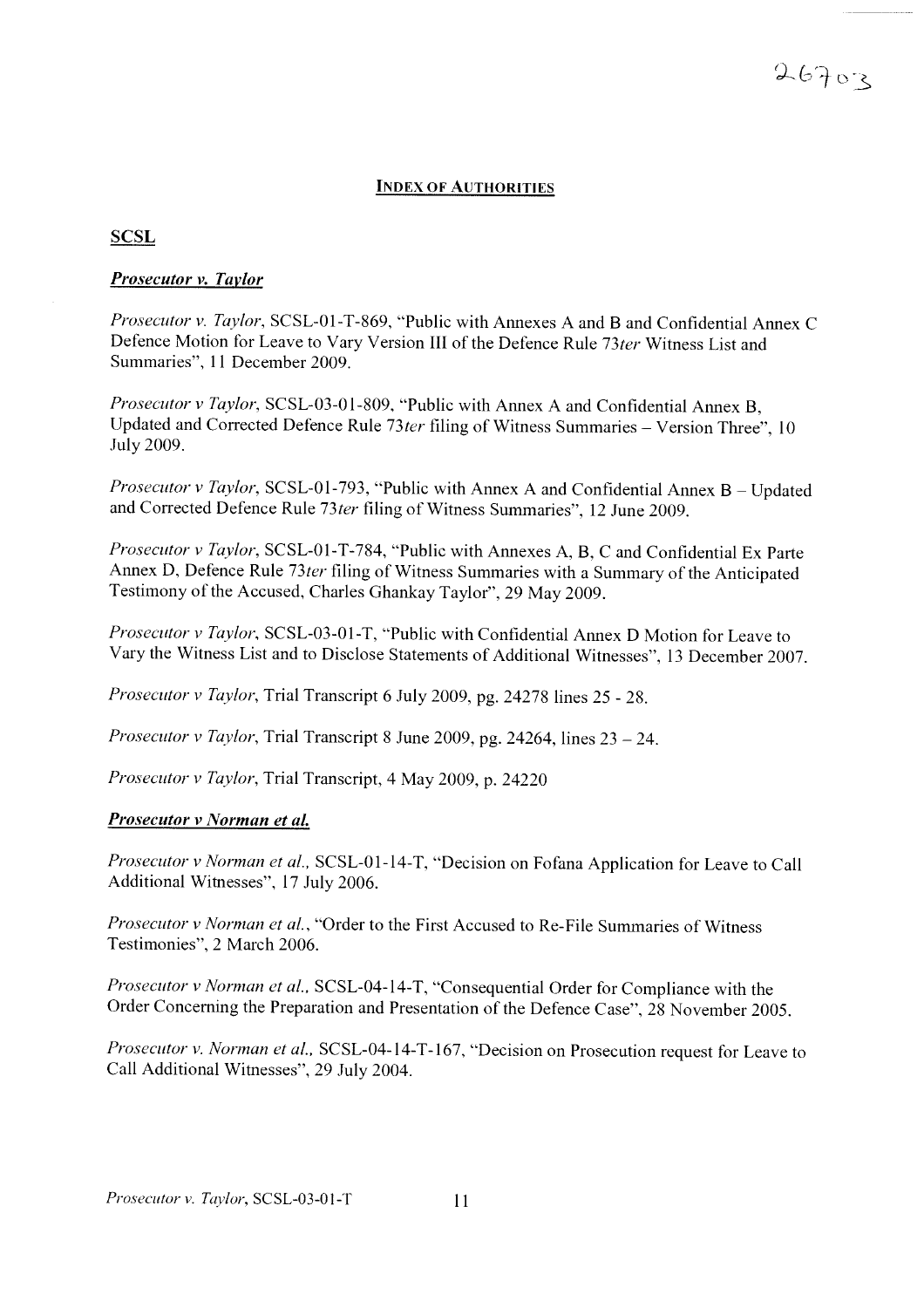## *Prosecutor v Sesav et al.*

*Prosecutor v Sesay et al.*, SCSL-04-15-T "Decision on Gbao Request for Leave to Call Four Additional Witnesses and for Order for Protective Measures, with Annex A", 19 May 2008.

*Prosecutor v Sesay et aI,* "Consequential Orders Concerning the Preparation and the Commencement of the Defence Case", 28 March 2007.

*Prosecutor v Sesay et al.,* SCSL-15-659, "Scheduling Order Concerning the Preparation and Commencement of the Defence Case", 30 October 2006

*Prosecutor v Sesay et al.,* SCSL-04-15-T-320, "Decision on Prosecution Request for Leave to Call Additional Witnesses and Disclose Additional Witness Statements", 11 February 2005 .

*Prosecutor v Sesay et al,* Trial Transcript 10 January 2008 at pgs. 34 - 35.

### *Prosecutor v. Brima et al.*

*Prosecutor v. Brirna et al.,* SCSL-04-16-T-365, "Decision on Prosecution request for Leave to Call an Additional Witness (Zainab Hawa Bangura) Pursuant to Rule 73bis(E) and on Joint Defence Notice to Inform the Trial Chamber of its position vis-à-vis the Proposed Expert Witness (Mrs. Bangura) Pursuant to Rule 94bis", 5 August 2005.

## **ICTY**

*Prosecutor v Krajisnik,* IT-00-39-1, "Reasons for Decision Denying Defence Motion for the Time to Call Additional Witnesses", 16 August 2006. http://www.icty.org/x/cases/krajisnik/tdec/en/kra-dec060816e.pdf

*Pros ecutor v Oric,* IT-03-68-AR73.2, Interlocutory Decision on Length of Defence Case, 20 July 2005.

http://www.icty.org/x/cases/oric/acdec/en/050720.htm

*Prosecutor v Aleksovski,* IT-95-141l-A, "Decision on Prosecutor's Appeal on Admissibility of Evidence", 16 February 1999. http://www.icty.org/x/cases/aleksovski/acdec/en/90216EV36313.htm

## ICTR

*Prosecutor v Bagasora.* lCTR-98-41 -T, "Decision on Prosecution Motion for Addition of Witnesses Pursuant to Rule 73bis(E), 26 June 2003. http://69.94.11.53/ENGLISH/cases/Bagosora/decisions/260603.pdf

*Prosecutor v Nahimana.* ICTR-99-52-T, "Decision on the Defence 's Application under Rule 73ter(E) for Leave to Call Additional Defence Witnesses", 9 October 2002. www.ictr.org/ENGLISH/cases/Nahimana/decisions/091002.htm